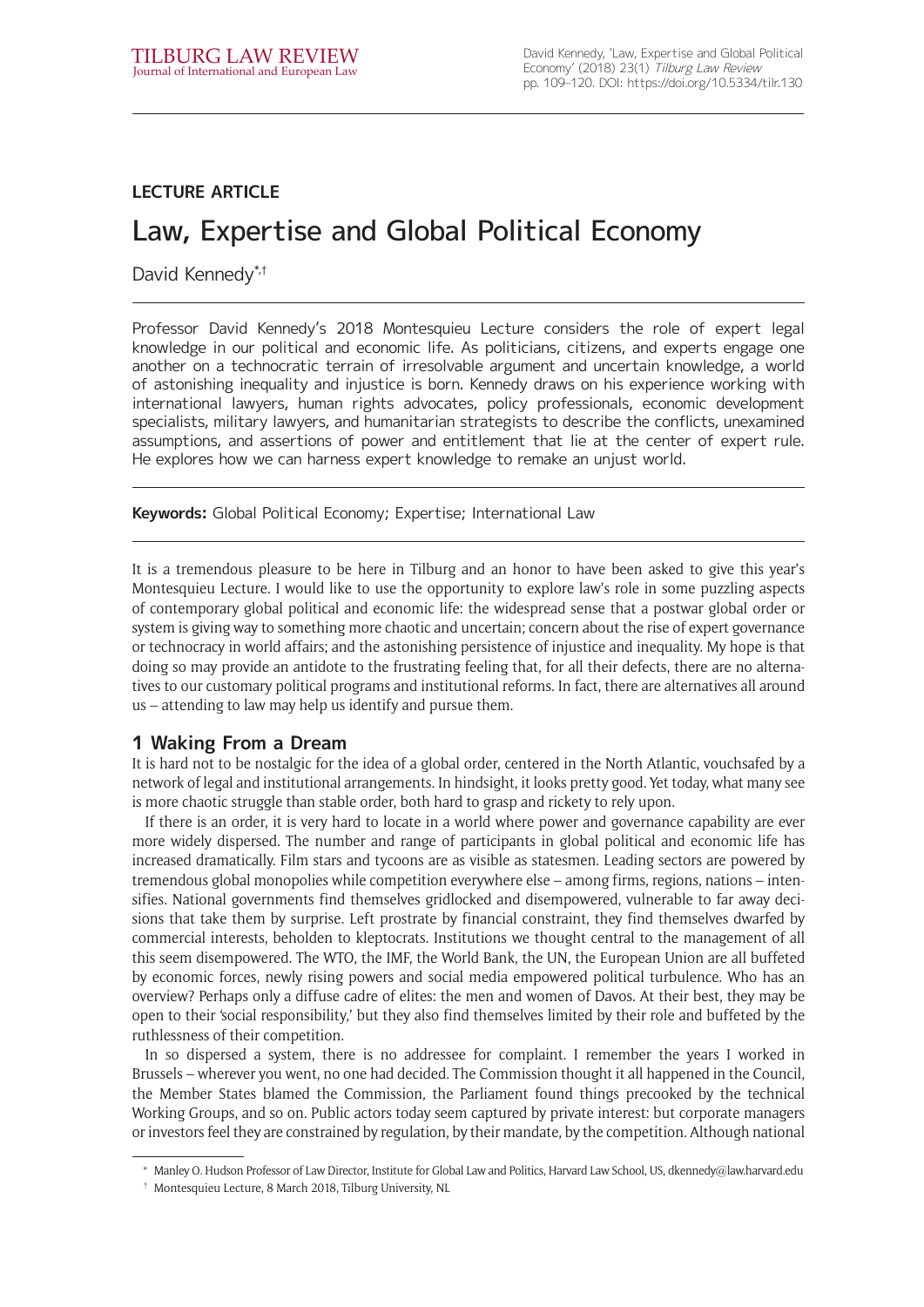governments seem displaced by global institutions and commitments, when you go there, you hear about the pressures of Member States and national politics.

Yet there is no shortage of problems which seem to demand action: global warming, terrorism, pandemics, we would each have our list. Although we might call them "global," we know such problems fall unevenly on the rich and the poor, on people here and people there. For many people – for most – immediate problems are more, well, immediate. People call some problems "global" for a reason: to stress their importance, to shift responsibility for their solution, to diffuse the possibility that they might be addressed. All the sites where global problems might be addressed are manned by people with more parochial mandates, interests and projects. There simply is no global location where global problem can be addressed, no global authority – not even a hegemon – pretending to take responsibility for the global public interest.

Meanwhile, whole regions of the world are coming unglued. Authoritarian rulers are newly empowered, flaunting their disregard for the values of economic liberalism, democracy and human rights. Across the world, confidence in the Rule of Law ebbs as its institutions and normative commitments are weakened in the North and instrumentalized for internecine political struggles across the world. The establishment liberalism we associate with postwar order is now as much bogeyman as status quo. If twenty years ago it could seem that rising powers were entering a global consensus, we can now see that they rise with their own ideas, institutions and infrastructures. Even within the North Atlantic, the establishment consensus seems newly fragile. Nationalism, populism, Brexit, Trump – it is no wonder the global commentariat is asking whether the center will hold.

It's not clear what happened – whether the center began to wobble, other powers began to rise, the peripheries became more unstable – or people simply stopped believing. Perhaps all these, but no question, we've lost confidence and have started to describe the "postwar order" in the past tense. Looking back, it's easy to see what made that order so reassuring – although, with hindsight, it also looks too good to have been true. Indeed, it was always largely a dream – a dream which froze our imagination and stunted our powers of reinvention. To recapture those powers as we wake up, we need to remember what we can of the dream – and how it nurtured our sleep.

- • Like any order one gets used to, the postwar order seemed *natural*, *stable*. When we looked out the window, we thought we could see a political equilibrium of roughly equivalent sovereigns reflected in diplomatic routines and institutions, all co-existing with a global market moving resources to their most productive use as if by an invisible hand.
- • At the same time, our dreamscape felt *hard won* the global market rescued from national protectionism, a legal order wrung from inter-sovereign competition. For political stability to replace war and great power conflict, particularly here in Europe, required enormous commitment and effort.
- • After all this effort, there seemed *no going back*. Going back could only mean returning to an unattractive state of nature: to WWII, to the economic catastrophes of the great depression, to colonialism or a world of religious wars. Although the postwar order had been many things in its short life – a regime of capital controls, then of free movement; of national economic development, then of open economies; of cold war division, then of triumphant universalism – there was no exit or alternative. Like the Hotel California, the order could always be reformed, but you can never leave.
- • And the order seemed remarkably *resilient* it had gotten through the Soviet era, absorbed decolonization, the 1960s, the oil shock. It had survived repeated global economic crises and wars all around the periphery as well as dramatic changes in technology, communication, the structure of manufacturing and finance. Why wouldn't it also survive today's challenges?
- • After all it had been through, it promised stability even *stability in the interest of all*. A Europe for all Europeans, a global order for all the world. And if American or Western hegemony underwrote the whole thing, this was less a worry than a relief. At least somebody was paying attention to what all require: a benign hegemony for which one should be grateful, given the historical alternatives.

Taken together, this was a fantastic picture – a benevolent global order, pragmatic, problem-solving. It's hard to give up.

While we were dreaming, there were things we didn't see, perhaps preferred not to see, or saw only dimly, in a distorted light. Our dream did speak to the challenges of injustice, but in ways which limited our responsibility and restricted our program of action. More than comfortable stability, the order seemed *progressive* – the arc of history bending towards liberal values, toward peace, toward human rights and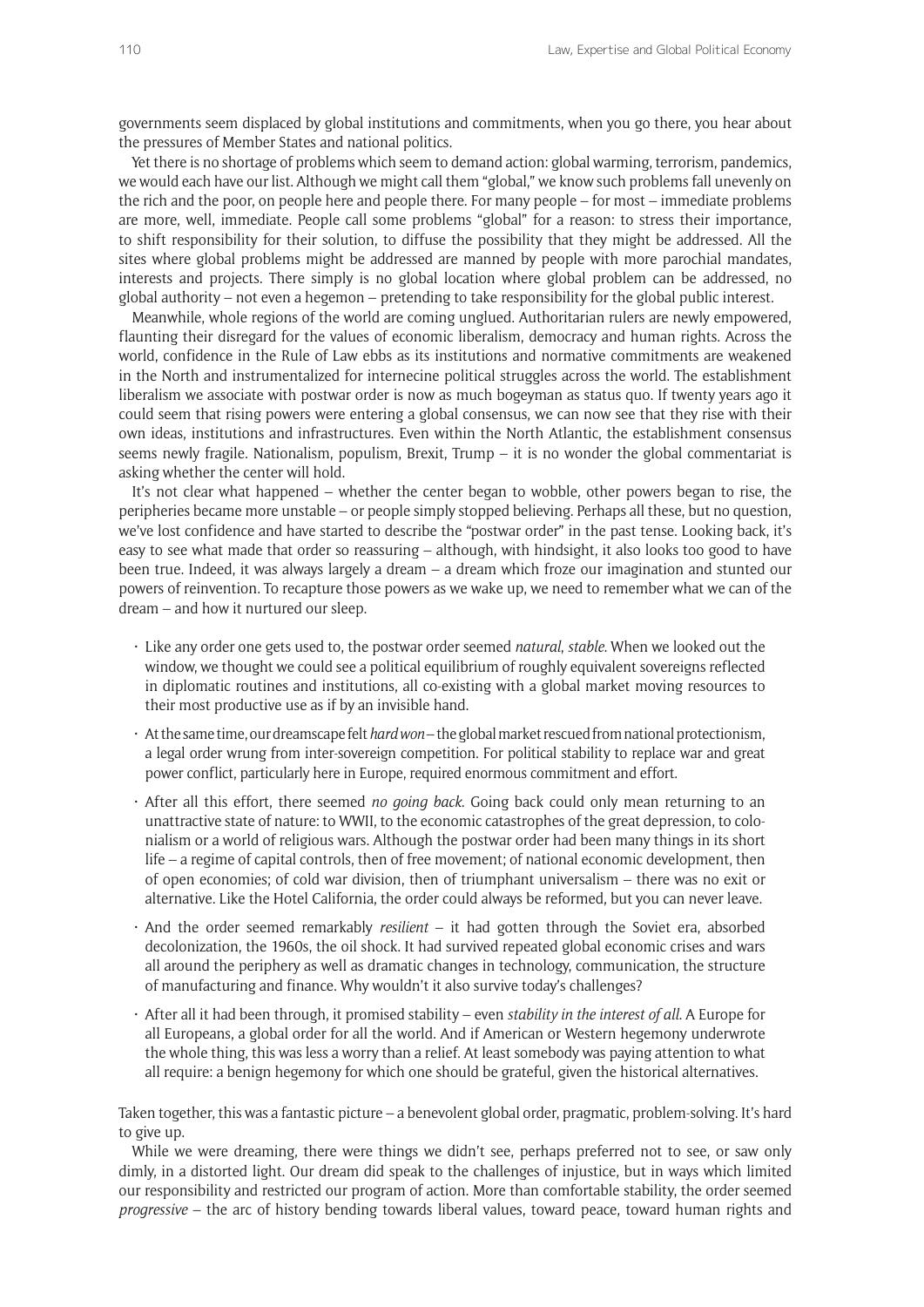toward prosperity. The way things were – at least here, at least most of the time – prefigured how they might one day be for the world. That's why we thought working *for the order* – and preserving what we had built for ourselves – was also to work toward a more just future for all the world.

Or take inequality. To frame the world's great disparities in wealth, opportunity, honor or authority as "inequality" suggests a background norm of equality which no one expects and few actually desire. The relationship of haves and have nots seems passive: they *are* unequal. If inequality is "structural," it must be the structure that's to blame. Someone else, some third party, the politically responsible, ought to adjust the structure. But great disparities are better understood actively: the haves have gone too far, pressed their dominance too successfully and become entangled in injustice. When we speak of inequality, we mean that these disparities are greater than we might wish. Or that they are differently distributed than we might wish – by race, for example, rather than nationality, which seems more acceptable.

In our dream, domination and unequal power were somewhere at the margins, *outside* the order, before it, beneath it – conditions to which it responded. We knew there were stronger and weaker powers, developed and underdeveloped societies, leading and lagging sectors. But these were not produced or reinforced by the postwar order. On the contrary – the order promised equality, anyone could join, catch up, participate. The "more than equals" were less winners than fortunate first movers: blessed, thrifty and productive, they did what was needed and got there first.

Development – or "modernization" – was available to any country with the right policy, just as liberal democracy might come to any nation with the right constitution. The global consensus and the institutional arrangements it underwrote were open to anyone with right values. The trade regime as well if you joined the WTO, made the necessary concessions. The global financial architecture also, if you managed your national accounts, protected investor rights and joined the regime of bilateral investment treaties. The European Union and the Euro have paths to membership. Even the Rule of Law could be injected by the development agencies of the North. If outsiders cannot be assimilated – and normally *wir schaffen das* – it is only because they present existential threats.

This picture suggests a way to understand lagging regions or nations. Some *are* existential threats: terrorists, failed states, "deplorables." But most are not. They are people in the global South who are not yet – or in the cities and rural byways of the global North who are no longer – suited for the rigors of modern life. Some are the losers in capitalism's creative destruction and some have simply been overlooked. All *could* be brought along with sensible policies nudging folks forward, making sure the path to participation remains open, the social floor not too far below the last rung on opportunity's ladder. The tools are known and available. All we need is the "political will" to use them – to keep doing what we're doing, but perhaps more so. They will need to try, of course, but the most important thing is patience. Rome was not built in a day.

But if the problem is not timing, not patience – if things are moving backward rather than forward, if inequality is growing, there is a real scandal. The emergence of "sustainability" as a vocabulary of worry gives a hint of this scandal: there may not be time enough to wait. When people ask whether so much inequality is *sustainable*, they frame the problem as a temporal threat: can the order handle so great a challenge to its promises long enough for the problem to resolve itself? The vocabulary of "political risk" gets closer to the worry: has the establishment bitten off more inequality – generated greater disparities – than it has the political machinery to consolidate? Or will it be overthrown, undermined, replaced.

In our dream it was hard to see inequality as an active project, to imagine the established arrangements making things worse, winners feathering their own nests while making promises they cannot keep. It was hard to see the "structure" as a collection of levers winners use to defeat losers, consolidate and legitimize their gains. We could see how many global problems result from the North Atlantic externalizing its pollution, its security needs, its military campaigns, its economic costs. But here too, the order offered remedies – another conference, a treaty, technological innovations, corporate social responsibility, social justice activism. Although none of these remedies were quite up to the task, we could be reassured by a shared recognition, in lagging towns of the American Midwest as much as in emerging markets, that were the North Atlantic center *not* to hold, there would be no reason to expect these problems to get any easier. As a result, when the order was threatened  $-$  by backsliding, by outsiders  $-$  the solution was vigilance, security cooperation and doubling down on the density of the institutional order. We could see that strikingly here in Europe – the only response to an unsatisfactory Europe is more Europe. Reinforce the boundaries, deepen the institutions. When you're dreaming, there really is no alternative.

### **2 The Law of Our Dreams**

By the end of the last century, law was everywhere we looked. In 1918, people had asked whether law was even possible among sovereigns. A century later, legal arrangements had been dispersed across the world providing a common language for problem solving, dispute resolution, regulation and administration. It had taken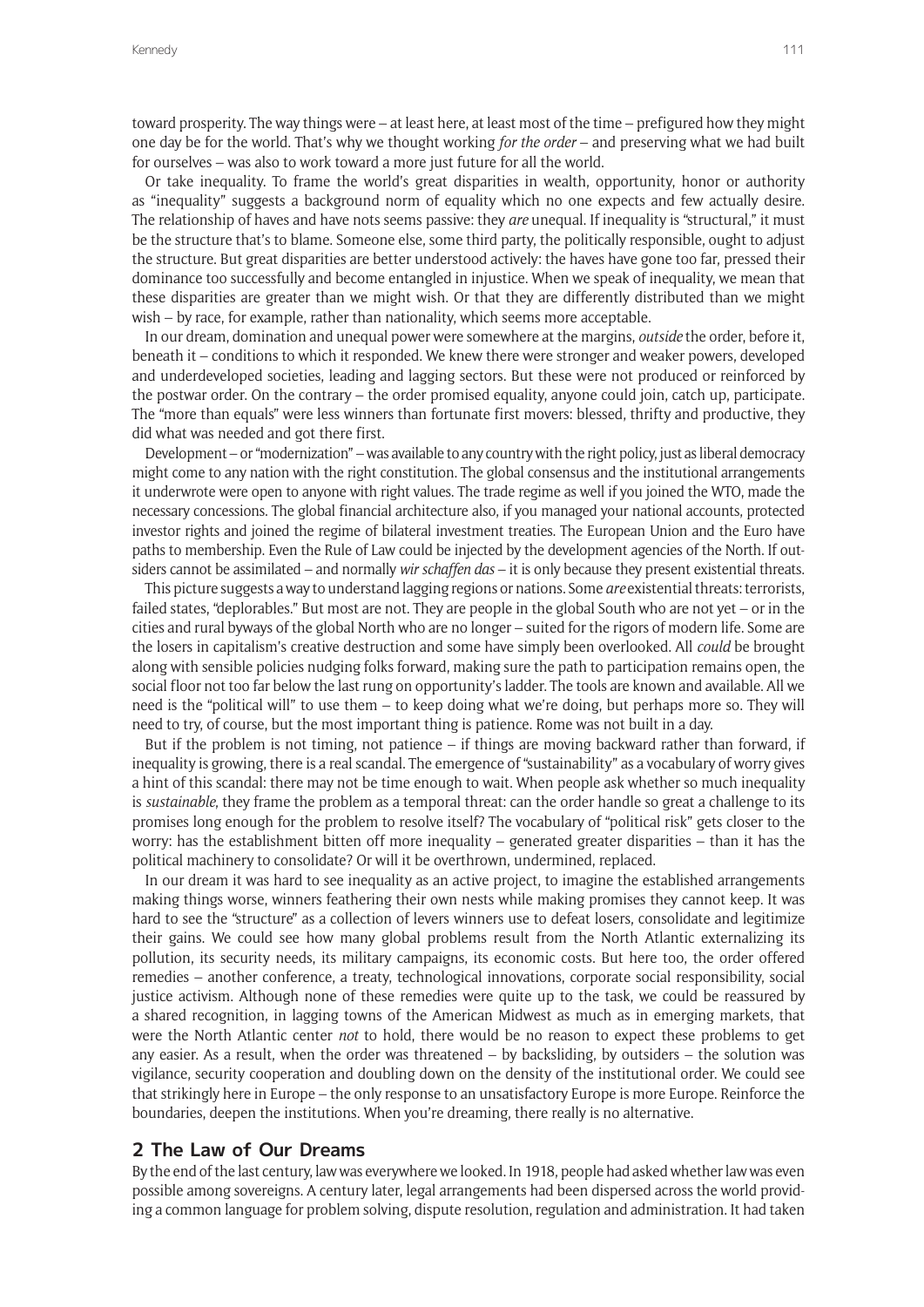a hundred years of intellectual and practical work to make law so ubiquitous, the legality of transnational law so plausible. Along the way, law was reimagined again and again. The early twentieth century notion of international law as a catalog of valid rules agreed by sovereigns and interpreted by international jurists was modified and augmented by a series of new ideas, forged by people seeking to use law more effectively or find a law fit for their purposes.

- • First, *a move to principles and purposes* where codified rules could not be settled, jurists could find solutions elsewhere, in private law analogies, social observations about the nature of international society, deductions from the idea of sovereignty itself.
- • And then *a more sociological turn* less norms than modes of interaction, processes and procedures for handling claims, defining actors and understanding the normative implications of horizontal sovereign-to-sovereign activity. By mid-century, norms could be found in social life – in what were *enforced* as norms, *interpreted* as norms, seemed *persuasive* as norms, in a rough and tumble policy process, underwritten by shared values. International rules, national laws and corporate norms, hard law and soft, policies and principles, formal rules and informal practices, even explicitly nonbinding arrangements could have legal consequences.
- • With the sociological turn came a more *functional*, *problem solving* family of legal ideas. Law as what works, in a new focus on substantive results. The regulatory, administrative and dispute settlement functions of government were redefined as activities which might be done anywhere. Cities do it, states do it, corporations do it, NGO's do it – even rock stars do it. Indeed, to solve global problems, one must become a norm entrepreneur, repurpose your institution as a site for "governance." In our exuberant moments we thought wherever two are gathered in its name, there is law, there is community, there is consensus.
- • And maybe *law is more symbol than substance*, more thought than institution: a shared consciousness which could be shocked, a measuring rod for legitimacy, the expression of a universal civilization.

That is a great deal of intellectual innovation. By century's end, we dreamed of law in many ways, a grab bag of diverse and inconsistent ideas about what law is and how it functions, any of which could be drawn on strategically. Looking back, I think people credited law with so many magical powers because they felt they had to. It was Kelsen who most eloquently asked us to recognize – to choose to recognize – that only the "efficacy of the legal order" underwrote the legal order. We should *choose*, as a matter of professional faith, to see all that disaggregated political and economic activity as *legal* – law abiding, law creating. We had had politics in the 20th century and we knew where that led – what was needed was law. To see it, to affirm it, was also to make it true.

As confidence in the order ebbs, we can begin to see the weaknesses of this legal imagination. First, a *forgetfulness* of the kind that often accompanies dreams, here of pluralism and diversity. With law spread so broadly while continuing somehow to seem universal, dissonance was easy to overlook. In dreams, one can imagine that conflicts and contradictions have been domesticated, turned into contending principles and interests to be balanced by inspired statesmen, or into "disputes" which might be settled by the appropriate institutional machinery. Law contained all things and settled all things, expressing the commitments of an international community, beyond which only outlaws, failed states and historical throwbacks.

It was through law – as law – that an "international order" had been or might soon be wrought from a disparate world. There were different pictures of that order: a community with a consciousness? A set of networks with processes and interactions? A constituted whole? In each, the law that made and enforced the order was itself thought sufficiently coherent to hold it all together. Despite all those diverse ideas about what law is and where to find it, we had the professional techniques, so affirmed the International Law Commission, for managing dissonance and fragmentation. But unfortunately, dissonance did not disappear. Interests and perspectives diverge – increasingly so – not only against, but within the order. Like disparities which rise rather than fall, pluralism which persists is the kind of scandal that can wake one up.

A second weakness in our legal imagination was a misplaced confidence that law, however embedded in all those networks and institutions, also somehow stood above, outside or beyond international politics and economics, providing rules of the road, guardrails for political conflict and a platform for a global market. We dreamed of law as a kind of ersatz global sovereign or reassuring father, at once problem solver and ethical lodestar. Law was not only fact, but *norm:* it was a good thing, on the right side of things, solving problems, affirming values. Law protects the environment, resolves disputes, affirms human dignity, reduces the violence of war.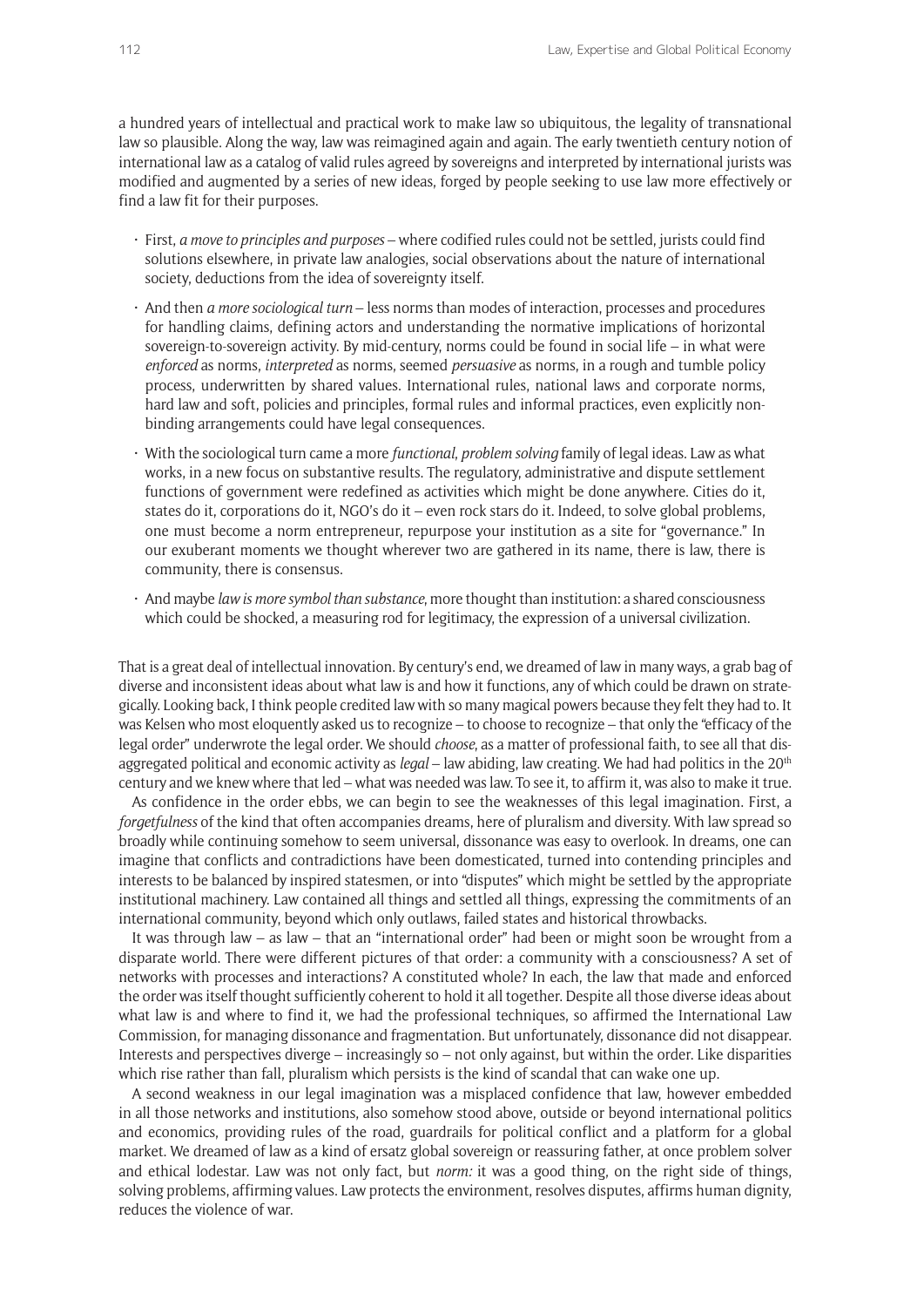Unfortunately, a law become many things will be used in many ways. In a world of dispersed authority, lacking an interest aggregator up there attending to world public interest, law will also comfort the environmental despoiler, protect private right from public power and heighten the intensity of disputes as all sides come to believe their cause is just. Here also, there is the whiff of scandal. Law has dark sides, may itself be part of the problem.

People who have always wanted things to be unequal have long since located the levers to garner and protect their gains, have hired lawyers to find them, use them, hide behind them. If you're a powerful player, a world with no center – no logic beyond the continual press of interests across thousands of dispersed settings – looks like opportunity. The opportunity to strategize across the widest terrain to consolidate your market share, promote your values as shared values, ensure the security of friends and allies. But if you are not a powerful player, all these opportunities are your vulnerabilities. From the periphery, whether that's Bangladesh or a forgotten region of England or Arkansas, the global game is much more difficult to play.

As this all comes to light, we find ourselves beset by some very  $21<sup>st</sup>$  century worries. First, a worry about the possibility of politics in a technocratic world. If in 1918 one yearned for law, in 2018 the problem seems the reverse. Where is the opportunity to contest things, to participate in the making of winners and losers? What happened to sovereignty – to decentralization, local control, ownership of decisions which matter? Somehow an unbridgeable gap has arisen between a territorial politics and a global economy, a gap underwritten by law and all the practices of elite managerialism.

Second, worries about law. Worries about its coherence and the persistence of pluralism. For all the talk about systems and constitutions and professional techniques of interpretation, the *experience* of pluralism – of confrontation with an alternative one cannot balance away – has become ever more prevalent. Does it all really add up? And a worry about law's effectiveness at problem-solving: can the international order respond to the problems we've come to call "global?" The solutions and reforms seem meager – apologetic promises, the international community a village of Potemkin remedies.

We wake up to worries about law's role in things we deplore. We can see that the great disparities rest on legal arrangements which reinforce power dynamics, differences in bargaining power, patterns of honor and shame, of the deserving and undeserving. These are the very legal, economic and political arrangements once dreamed about as a virtuous order. It is not surprising that the study of colonialism would seem ever more useful. All of which fuels worry about law's virtue. Human rights, development, humanitarianism: pursuing them keeps getting us in trouble in a world of unintended consequences and sharply divergent ethical visions. And then there is law as a strategic asset in war – "lawfare."

Montesquieu knew all this. His most famous quote may be this: "There is no tyranny more cruel than that perpetrated under the shield of the law and in the name of justice." But somehow, dreaming, we forgot. If you find yourself waking from postwar dreams to worries like these, let me suggest three habits of mind which might help identify alternatives worth pursuing.

#### **3 Less World System than World of Struggle**

A first habit worth encouraging is taking a break from dreams of order to focus on the dynamics of conflict. Although the social sciences often start with conflict  $-$  a Hobbesian state of nature or the competitive market of Adam Smith – they work hard to explain how things nevertheless turn out well ordered: perhaps through a "balance of power" or "invisible hand." But much can be learned if we step back from this urge to systematize and think of international affairs as what happens when people everywhere engage one another with little backpacks of powers, entitlements and vulnerabilities and have at it. It is not that everyone is always fighting. Most struggles have already been won or lost and there is no need to re-engage them. Winners can simply press the outcomes on losers as facts about the status of forces. To stand on prerogative or principle, after all, is also to stand on a well consolidated victory. Even the terms and opportunities for collaboration will have been wrought in prior conflict.

It is conventional, when stepping back from images of order, to focus on *power*. To do so seems realistic, hard-boiled. People ask *who* has power and *where* it resides, as if it were a physical substance. But power, like energy, is easy to theorize and hard to put your hands on. We look for the actors who "matter" in the structures than support their authority. This takes us back to states and governments and corporate boardrooms and all their acknowledged "leaders." Yet when people press one another – making arguments, demanding concessions, requiring compliance – they are often trying to change who counts as an actor, what counts as action, how the structure operates and who is imagined to have that magic thing, power. It would be better to search for power's *effect*, the moments where someone asserts and someone yields, where wealth and honor and opportunity are taken, held and withheld.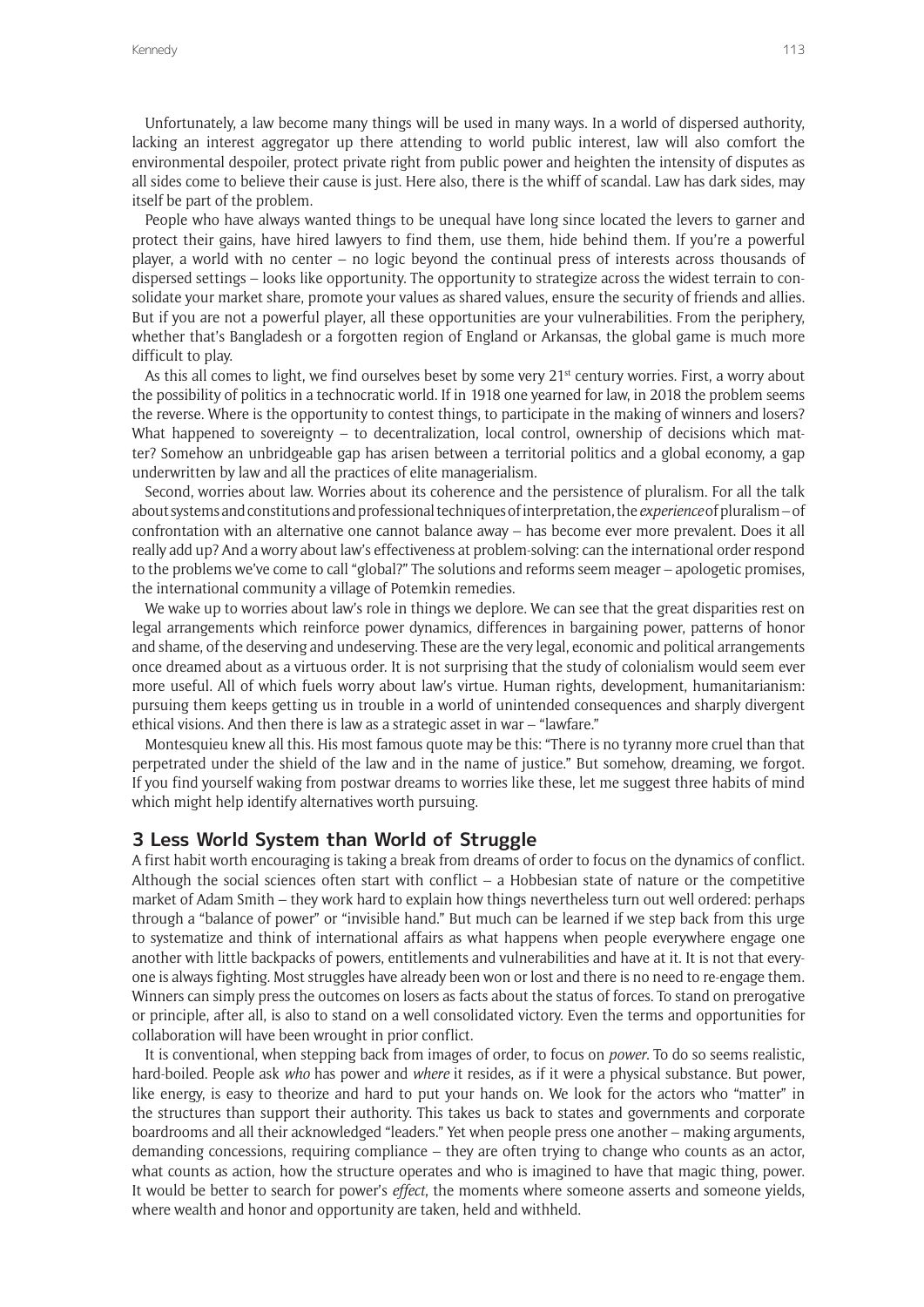None of this will be new to those for whom the world order was *always* more struggle than system. To people who never shared the dream, whose problems were not addressed, whose conflicts were not being managed, who always saw the "global order" reinforcing inequality and consolidating their vulnerability. Nor will it be new to strategic actors right at the center of things. In my experience, if you ask leading businessmen or politicians to describe the world, they do talk about order, spinning an elaborate picture of how things work. But if you ask them what they're doing, about their projects, about threats and opportunities, system thinking fades away. They start speaking *strategically*, attentive to multiple overlapping institutions and modes of engagement. Savvy actors are always moving the goalposts – transforming private into public interest, economics into politics, local into global – shifting, affirming, undermining or ignoring what have seemed systemic limits.

It is not that changing the game is easy. It is difficult to be savvy and strategic. When you are, people resist. That's why things are so much more "sustainable" than many fear. Just as an economist targeting an efficient equilibrium might forget there might be more than one – a whole series of equally efficient equilibria with sharply different distributional arrangements - it is surprisingly easy to underestimate opportunities to shake up the system and to be surprised when it occurs. Or to focus only on moments of dramatic change – revolutionary breaks, in science or in political life – rather than quotidian distributional struggles. If we can learn to see systemic regularities the way they once appeared to the strategic actors who established them – as opportunities for gain or moments of vulnerability, as victories or defeats – we will avoid the tendency to canonize the institutions we have as order itself.

After all, people struggle over political and economic arrangements because they can be assembled in alternative ways. A couple of examples it is easy to forget: the international financial institutions started off supporting capital controls and import substitution industrialization before they became the voice of free movement and austerity. The human rights movement, led by Amnesty International, started off, as their name implied, favoring *amnesty*, before it embraced criminal justice as the first response to deviation from its purportedly global standards. Although the EU has always been an ordo-liberal affair of free movement, the *how*, the space for local arrangements, the meaning and strategy for social policy has shifted wildly with broader changes in membership and elite ideology. We might get better at identifying and pursuing alternatives were we to understand *how* people struggle – how they understand the terrain, their modes of engagement, the forces which shape their authority and the practices through which knowledge becomes effective authority in struggle.

#### **4 Struggle by Articulation: Performance and Assertion**

Our managerial world has not replaced violence with argument. Nevertheless, it is surprising how much political and economic struggle is undertaken by *articulation:* by asserting and performing powers and rights, by attributing and enacting identities and responsibilities, by articulating and embodying reasons and necessities. People in struggle neither talk one another into things nor simply bash one another on the head. They bring "leverage" to bear: a complex amalgam of assertions backed up by more or less tacit threats. Persuasion and coercion are impossible to untangle when people drop bombs to "send messages" and transform economic power into market dominance through negotiation. As George Kennan is said to have told students at the American National War College in 1946, "You have no idea how much it contributes to the general politeness and pleasantness of diplomacy when you have a little quiet armed force in the background."

We might imagine the exercise of articulative power as a practice or a kind of work: explaining to somebody what facts or norms require them to do or to decide, or interpreting what someone did, pressing it back into the fabric of fact and norm. People do this with words, but also with deeds, claiming authority by its effective exercise, demonstrating their power, the validity and significance of their knowledge. As such, the operation of power as knowledge and knowledge as power is an everyday experience: someone comes to you, explains how things are and what should happen, they assert their authority or exercise their entitlements and you yield – or you respond and they yield. When the dust settles, someone has been put out of business, closed out of a market, prevented from crossing a border by someone else's claims and assertions.

Although there is much we don't yet understand about the way knowledge becomes power in our world, let me offer some preliminary observations – hypotheses for further study. A first observation would be that the material people bring to bear in this work is more loose argot than tight analytic. Struggling for gain, people draw on a mix of big ideas, historical precedents, principles, rules, cultural expectations and allegorical morality tales. They deploy a mash-up of argument fragments, rules of thumb, loosely tethered to various knowledge disciplines – including law, but also economics, political science, history or natural science. From whatever discipline, the norms and facts people invoke require interpretation, are malleable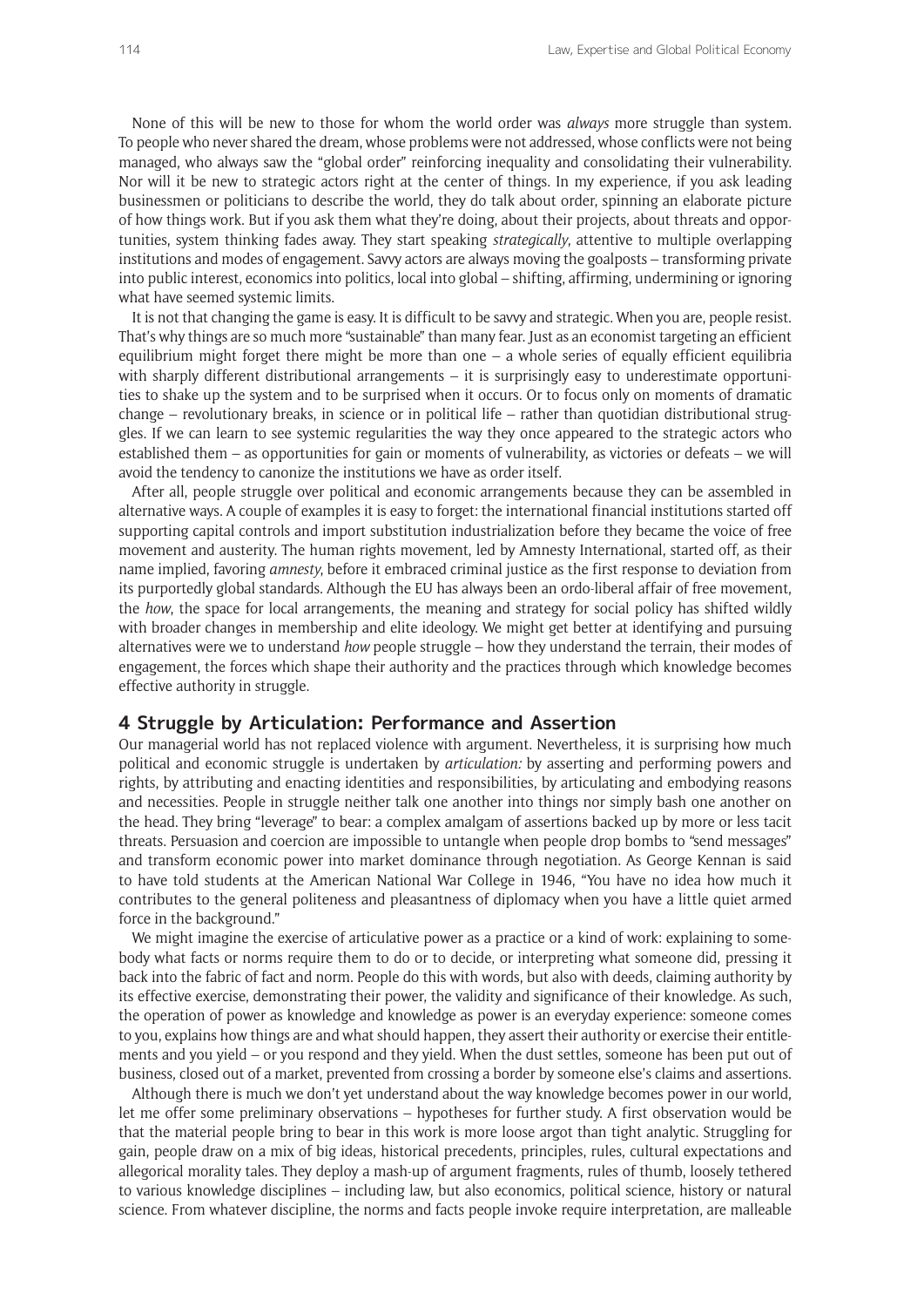and open to disagreement. They have been midwifed by earlier struggles which can be re-fought. That's why technical experts are so often identifiable by national and ideological propensity and why we so easily see the interests behind claims to represent ethical universals or simply to be stating the "facts."

There are lots of places you can go to get professional training in these combative arts – law schools, business schools, schools of public policy. But you can also learn a lot by watching television and browsing around in your social media feeds. Professional and lay people share more than either may realize, in part because everybody is learning to engage iteratively, attentive to one another. There are different styles which can be practiced and mastered. Insiders and outsiders, hegemons and colonial elites, each find ways to participate in or to disrupt the conversation. Human rights workers learn to oscillate between strategic pragmatism and ethical denunciation, while economic development experts blend ideas about economics, society, law and institutions into a strange mix of global recipe and deference to local context and political choice. In all these settings, the knowledge which becomes power is human knowledge: a blend of conscious, semiconscious and wholly unconscious ideas, full of tensions and contradictions.

The comforting idea that the people in power are bringing agreed norms or settled facts to bear on common problems screens out the human *discretion* in the way we are governed and the chaos in the ideas being brought to bear. When people decry the advent of post-truth politics or the erosion of a universal ethical vocabulary, they are also congratulating themselves for *normally* being rational, objective and reasonable in identifying and implementing pragmatic action in the public interest. As if norms and facts – rather than real people – were responsible for the results. And as if what is going on is indeed "governance." Not rent-seeking or nest feathering; not reinforcing some private interests against others; not reinforcing inequality or consolidating social power while managing dissent; not managing an entertainment spectacle. Governance, in short, not struggle.

The interesting point is how a hodgepodge of human knowledge hangs together as a practice of power, how contradictory and inconclusive knowledge has effects, how it shapes or limits our governance culture. Here, there remains much we do not understand. Are there patterns – a kind of grammar – holding so many diverse fragments into effective exercises of articulative power? How does a governance vocabulary which seems so loose, able to take anything and everything into account, both miss so much and seem so decisive?

It is easy to imagine that something or someone else must be calling the shots – the power must lie elsewhere. Behind the assertions we can see must be interests which dare not speak their name. Perhaps, but I am wary of explanations which imagine power behind its effects, driven by forces more decisive and clearminded than can be articulated in the contemporary languages of effective power. After all, the interests of labor or capital, of Russia or Europe, of the CIA or the United Nations would themselves have to be worked out, developed, authorized, asserted. Doing so takes us right back to those diffuse languages.

I can imagine at least two other places we might begin looking for the missing pieces. First, in what is *taken for granted*, in ideas which lie beneath technical or ideological argument somewhere in commonsense. Ideas like "the world is flat," making it unlikely someone might try to sail around it – at least until the idea is brought forward and contested. And in what is actively *unknown* by those who rule, framed out as insignificant or uninteresting in ways which make some lives matter and the sacrifice of many others an unfortunate matter of fact rather than choice. Although we know these framing notions are important, we rarely study them head on. Yet people are always trying to put new stuff in our unconscious – stuff like "it's a flat world" or "globalization." Or the necessities of a "balance of power" or "global market." Or "global warming" and "the Anthropocene." We might understand the human rights movement – or neo-liberalism – as efforts to adjust our taken-for-granted notions of what government is and can do.

If you are interested in the relationship between polity and economy, law school will train you to contest the thousands of *technical issues of degree* which go into making the state a bit more powerful over this, a bit less over that, and the *large ideological positions* which can be dragged in to justify these differences – politics and economics should be separate, should be linked and so forth. But all this ideological and technical work goes forward in the shadow of settled, once told – now barely conscious – stories about what an economy is and what politics can accomplish. Alongside stories about the purpose and potential of law. These stories make some problems visible, some actors central – and others invisible – before we even get to the choices embedded in technical or ideological disagreement. We might learn to read all this unsaid material as the fine print beneath what must be articulated to be effective.

A second place to look: the things you learn cannot be said in polite company. Even the most malleable technical and ideological material has limits, follows pathways, sets boundaries on public reason. These days, for example, you cannot say God has authorized your victory any more than you can simply take things by brute force. You have to have a *reason* – a reason of principle, a reason of entitlement, an appeal to the universal. Some professionally forged justifications for your coercion. You can push against these boundaries – and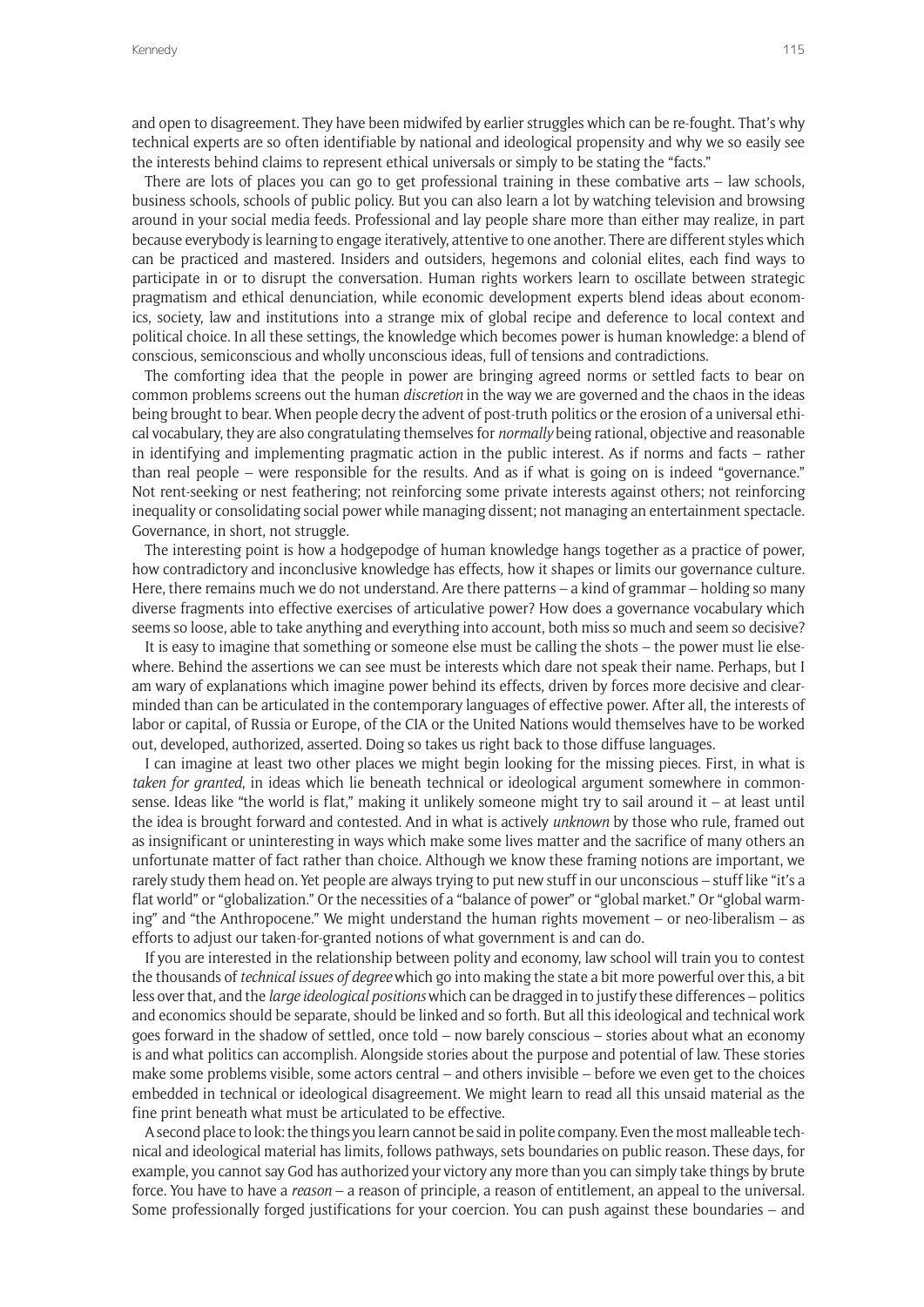they are constantly being remade – but to struggle, you need to know where the boundaries have been. They establish a bandwidth around what politics can accomplish, what economics can become, often with stark results. My hunch is that a combination of semi-conscious commonsense and the structured limits of even the most malleable material in the professional "consciousness" of those who rule accounts for the unfortunate sense that while everything is being taken into account, everywhere we see issues left out and problems which escape our grasp.

One further observation about global articulative power. In studying legal expertise, I stumbled on a kind of axiom: as law became ever more diverse or plural, it also became more prevalent, more widespread. This seems true for many forms of global expertise: the less decisive, determinative or univocal an expert vocabulary, the more prevalent it becomes. Perhaps because porous vocabularies can be harnessed in principled disagreement as readily as pragmatic settlement. Or because in a plural world, people are constantly probing, testing for facts which might be reframed as decisions, maneuvering for the authority to act on the basis of other realities. As they do, the vocabularies they share become ever more internally diverse.

This porosity helps explain the sense of *pragmatic disenchantment* so common among global elites: a kind of disbelief in all the details anchored by faith in the virtue and objectivity of the vocabulary as a whole. It may simply be that over time, people who use the available vocabularies come to grasp their plasticity, their potential for strategic use and the vulnerability of even the firmest framing conventions. But they continue to find them useful – perhaps *more* useful. The result: a doubled sensibility, at once believing and strategizing, which makes it easier to speak truth to power in the morning and make a deal with them in the afternoon, or to imagine *other people* being persuaded by claims that you know – and presumably they should also know – are just arguments.

Much about this sensibility remains a puzzle. We know the incidence of anti-foundational pragmatics varies over time and among professions and its rise is not a one-way ratchet, as the recent re-appearance of formalist commitment in legal science attests. "Thinking like a lawyer" once meant being able to "solve" complex cases by formal categorization and logical deduction. A half century later, it was difficult to get an A in law school if you tried that. Thinking like a lawyer had come to mean skill in establishing and unravelling the categories, constructing and demolishing chains of deductive logic. And a generation later, clear reliable rules were again in vogue. Economists, psychologists and scientists have their own histories with analytic certainty and doubt, consensus and method war. For some elites, in some professions and some institutional settings, overt embrace of a sophisticated pragmatic skepticism is a badge of honor. For others, only the sort of thing you can share with a friend over a beer. And of course there are still others who cling to their analytics doggedly, any doubts inaccessible beneath a persistent conscious certainty.

As a result, the *distribution of certainty and doubt*, of strategic flexibility and persistence, bears further study. If jaded sophistication varied with distance from the commanding heights, for example, that would be interesting to know. One often hears that people far from power are more gullible to its claims than those at the center of things. I'm not certain, though. One finds dogmatists in the corridors of power and people on the receiving end who appreciate the plasticity of forces to which they yield. It may be that the hoi polloi are simply jaded and sophisticated in a different key. For one thing, they have been trained in savvy listening by media talking heads "explaining what's really going on" when leaders make this or that claim. Heard in this spirit, elites can sound cavalier about the gravest moral issues even when – or particularly when – they sound self-righteous, hectoring, lecturing about values and the moral bankruptcy of any alternative.

For all the sound and fury – on television, in social media, over lunch – people also realize it is somehow not earnest, that people are mobilizing facts and ideas strategically and that it is anyway part spectacle or entertainment aimed at those more gullible than oneself. Listening, it is easy to conclude the vocabularies for exercising power are a lot of nonsense – you can learn to use it, have to listen to it, but also doubt it is anything but hooey. That Trump doesn't really mean what he emphatically seems to be saying. And neither does anyone else. And once you start thinking this way, it is easy to imagine that only the things which *cannot be said* – which are "politically incorrect" – are authentic, important, what you really believe. This is also a kind of jaded sophistication. If you have the authority to determine the facts which are true, you might well double down on them earnestly. But if you don't, the plasticity of the facts brought to bear on your interests might so often be visible that you become psychologically invested in what could not be said, what is everywhere refuted. And you too may come to think something else must be going on – fuel for politics in a very paranoid style.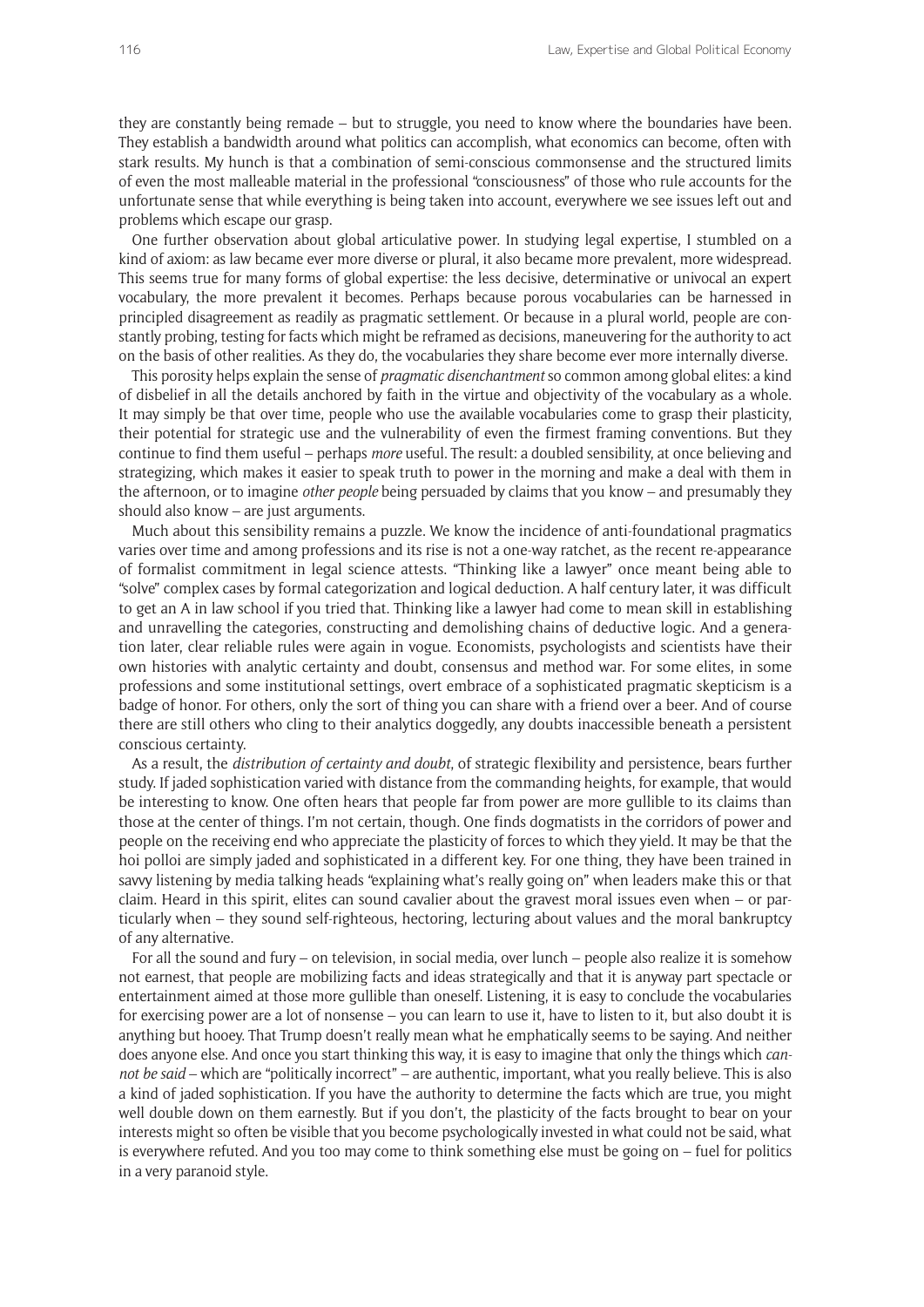# **5 Struggle by Law**

Law is a great place to explore the global exercise of articulative power. Law infiltrates our commonsense – about the powers that be, the distributions that are just – while the practices of legal professionals frame the arguments which can be made, the interests which can be heard, the factors which can be taken into account. The world is awash in legal norms and claims and procedures and institutions which are tools for distributive struggle, records of past victories and defeats, a vocabulary of assertion and dispute with its own blindspots and biases. Legal rules, arguments and institutions make it possible for people to exclude others, capture and retain the gains from economic, political or cultural activity, legitimating the outcome as order rather than victory. That is why people struggle over these things so insistently. As a result, legal arrangements offer a red thread to unravel the mystery of the world's great disparities.

Patterns of dynamic inequality have legal roots when law allows "centers" to compound their advantage over lagging "peripheries" and encourages the forces which leave some communities behind while others speed ahead. From colonial governance to bilateral investment treaties, the arrangements allowing winners to consolidate gains and establish dynamics of inequality between centers and peripheries are legal. Then as now, legal institutions solidify the distribution of rents from global economic activity and consolidate the political authority of those committed to the stability of the outcome.

All this comes clearly in view when we focus on what people do to one another by asserting rules, invoking powers, developing legal justifications. Mapping these effects makes visible law's darker contributions to injustice and disempowerment and strengthens our ability to identify legal changes which could alter the way wealth and status are allocated. Multinationals readily assess such things to lobby for rules which will consolidate their market power and close out rivals, or increase their share of the value to be distributed across a complex global value chain. Teams of lawyers work to identify levers to place income here and losses there. Although we are prone to imagine that "gains from trade" are distributed by social, political or economic *facts* – like "bargaining power," the relative "productivity" of factors or the "competitiveness" of actors – what we call "bargaining power" or "competitiveness" depends on the legal and institutional arrangements that affect things like costs of production and barriers to entry, the structure of traded industries, the relative power of labor and capital invested in them, the monopoly power of producers and so on. A history of law's role in domination and distribution would illuminate the ways regimes which seem impartial, even benevolent, participate in making an unequal and unjust world. The legal institutions of the European Union and the financial hegemony of London and Frankfurt, for example, allow monetary union to become a recipe for debt bondage, just as the European Court of Justice interprets free movement for the periphery and social protection at the center in ways which become an engine for relative wealth and stagnation.

Although our sociological tools to identify law's world making effects are rudimentary, this can sometimes be relatively straightforward – when legal regimes transform past might into present right which can then be articulated as fact. For example, the UN Charter cemented the status of the 1945 victorious powers as *the* Great Powers for all kinds of purposes. Although legal work arranges time as much as space – configuring the up-to-date and the far-behind – law's world-making impact may be easiest to grasp geographically. People use international legal materials and arguments to mark national boundaries and to make special spaces subject to special rules – the free trade zone, the detention center "at the border." Once spaces have been identified, things proper to each can be ordered, arranged and placed there. Just as people become their legal status – he is a refugee, she is an economic migrant – so places also *become* their legal regimes: the high seas, the national territory, the special security zone. The legal arrangements constituting these zones fade from view as the spaces come to be taken for granted. As having this or that character, demanding this or that kind of behavior, subject to this or that authority.

Law's role in this can sometimes be obscured by the fact that law is so often the tool for rendering boundaries porous or linking otherwise distinct spaces. When this happens, it is easy to imagine the *difference* arises elsewhere – from geography or culture. Yet legal disputes about boundaries can also reinforce the notion that the spaces they separate are distinct, the line between them, wherever it settles and however porous, a natural one. Take the boundaries of Europe. European elites have established a complex mash-up of legal regimes to broaden and narrow what counts as inside and out for various purposes. The EU is now a pastiche of spaces: the variable geometry of the Eurozone, the Schengen Area, NATO, the European Stability Mechanism, the Troika and its clients in Greece and Cyprus, association agreements, bilateral and multilateral trade arrangements with third countries, the European Free Trade Association and dozens more. Lots of boundary issues remain thorny – relations with Turkey perhaps most visibly.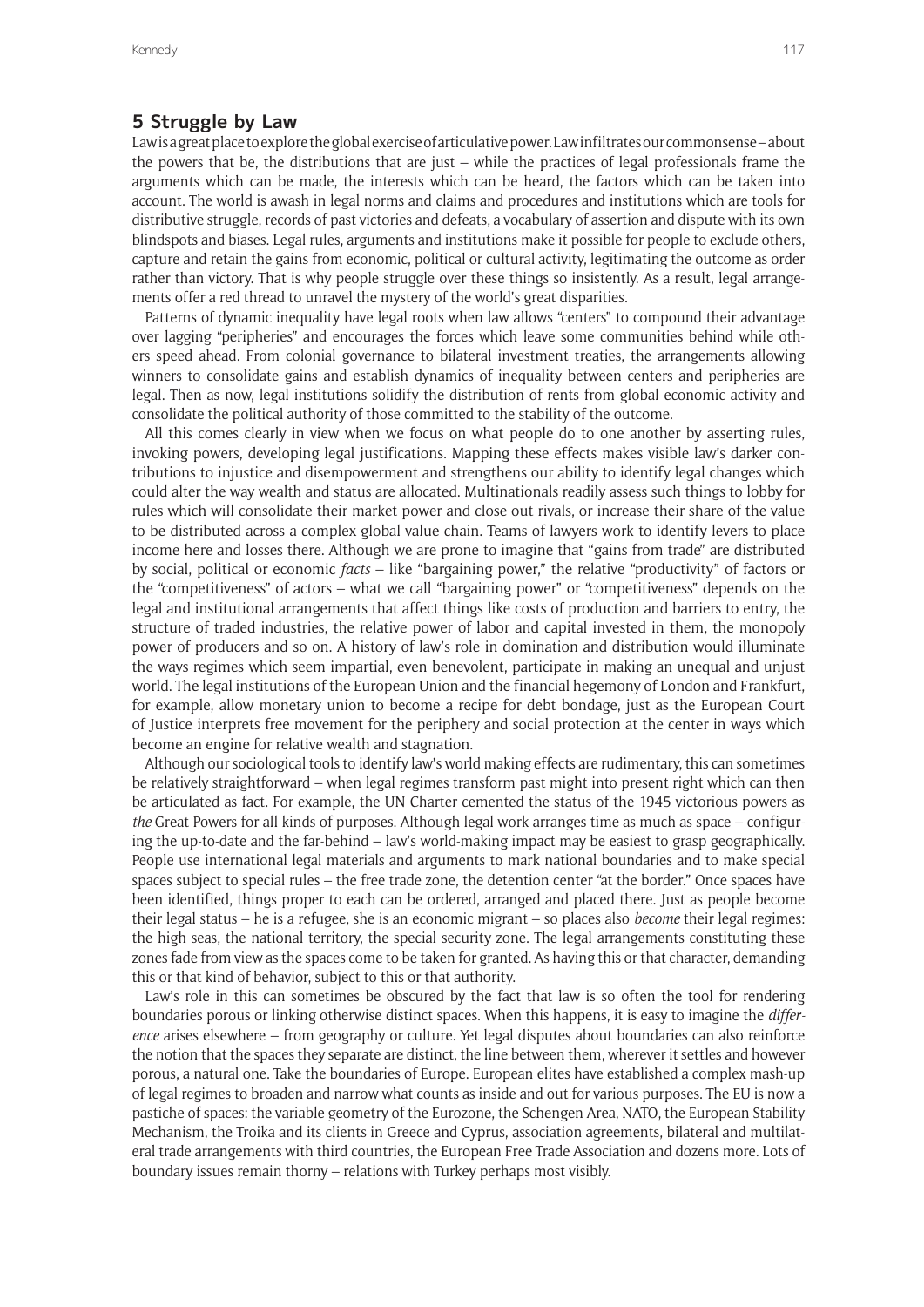Nevertheless – or maybe precisely as a result – people across the world have come to take it for granted that there is a space called "Europe," rooted in facts of history and geography, which sets limits on elite political imagination in concentric circles from Brussels outward: the Benelux, the Rhine, the original Members, the older Members, the associated nations and those on a pathway to membership. If Turkish relations with the EU are awkward, it seems obvious that geographic facts and cultural differences make membership for Israel or Palestine or Tunisia or Libya impossible, however beneficial it might be for all concerned. They are not "Europe." They *could be*, of course, just as Malta and small islands scattered about the world's oceans already are or just as Gibraltar is part of Britain. Not that long ago, of course, they all *were* part of Europe. For now, however, the facts are clear: they are not and therefore cannot be.

Or take the distinction between the global "political" order and the global "economy." We imagine the first territorially, the second as a vast space floating above the marked territories of sovereign authority. And yet the global economy is everywhere entangled in politics, supported and impeded by all kinds of national institutions and legal rules. The boundary between the political public and the economic private is constantly being remade and nowhere do we find one without the other. Most legal work about them concerns their links and reciprocal influences: structuring transnational public private partnerships, harnessing sovereign debtors to private creditors, establishing public regulation of private activity or bringing public power to bear in defense of private rights.

Although it would be difficult to isolate empirically, law's intense boundary work does seem to strengthen elite commonsense that international political and economic life are *naturally* different, taking place in alternative imaginary spaces according to distinct logics. The difference is reinforced by limits which seem implicit in legal reasoning about their connections, arguments which can't be made, linkages which can't be imagined. In a world where private rights travel and public policies don't, for example, although you *can*  organize labor globally, it is hard; just as you *can* get investors to take a haircut, but that is also hard.

Whenever spaces allocate power and privilege, people have reason to contest them: the West and the Rest, the North and the South, the civilized, the Christian, the developed, the liberal democratic and everyone else. Usually, struggle is over the boundary: there are civilized and uncivilized spaces, but my culture belongs on the civilized side of the line. Sometimes, however, people struggle to overturn the distinction: the world is not organized around levels of civilization, all states are or should be equal. It can be difficult to shift from one mode of opposition to the other.

We can see this in the history of center-periphery struggle within the EU. After 1989, Brussels elites created an imaginary Europe stretching from Scotland to Slovakia by placing East and West in different historical times: countries which had arrived in modern market capitalism and those which still had a ways to go to "catch up." It seemed clear that complex social protections natural in the West would be premature in Eastern economies requiring the shock of free trade at market prices to jump start their modernization. There was struggle about who was where on the pathway to full membership and the social welfare state. But there seemed to be little room to dispute the apparent inevitability of such a spatial and temporary hierarchy.

The long struggle over austerity, debt and the Euro which followed the financial crisis shifted the frame. It began to seem that the difference between Europe's North and South, at least, lay not in a hierarchy of development but in a political struggle between unmatched forces with different priorities. As the crisis ground on, national political elites in Spain, Italy and elsewhere needed a strategy about the baseline: should they do all they could to be on the right side of the line or join with Greece to overturn the framework of distinction. Ultimately, they chose the former – but not because the latter was invisible. It was just a greater stretch – seemed liable to unsettle things unpredictably. A better grasp of law's distributive significance – as a network of rules and institutions, a vocabulary of dispute and a legitimating force – might open the range of alternatives and reduce the sense of stretch.

# **6 What Can this Tell Us About the Potential to Change the World?**

It is frustrating when the center claims to have already taken everything into account. It leaves very little room for those with other interests and concerns. And for people who want to change things. Even the emancipatory promises of social movements – such as feminism and human rights – are routinely transformed into governance projects of their own. You can try to go back, back to sovereignty and local control and the politics you remember – Brexit perhaps. But there is no Brexit, there's only an endless negotiation of a thousand technical questions. It can seem we have only the current arrangements or the power of no: of religion in a secular world, of nationalism, tribalism and racism against a cosmopolitan order.

It is certainly true that the room for national initiative and experimentation has been eroded by a series of small and large institutional changes made in the name of "globalization." Laws enabling free movement of goods and services have made territorial regulation more difficult. The erosion of the tax base everywhere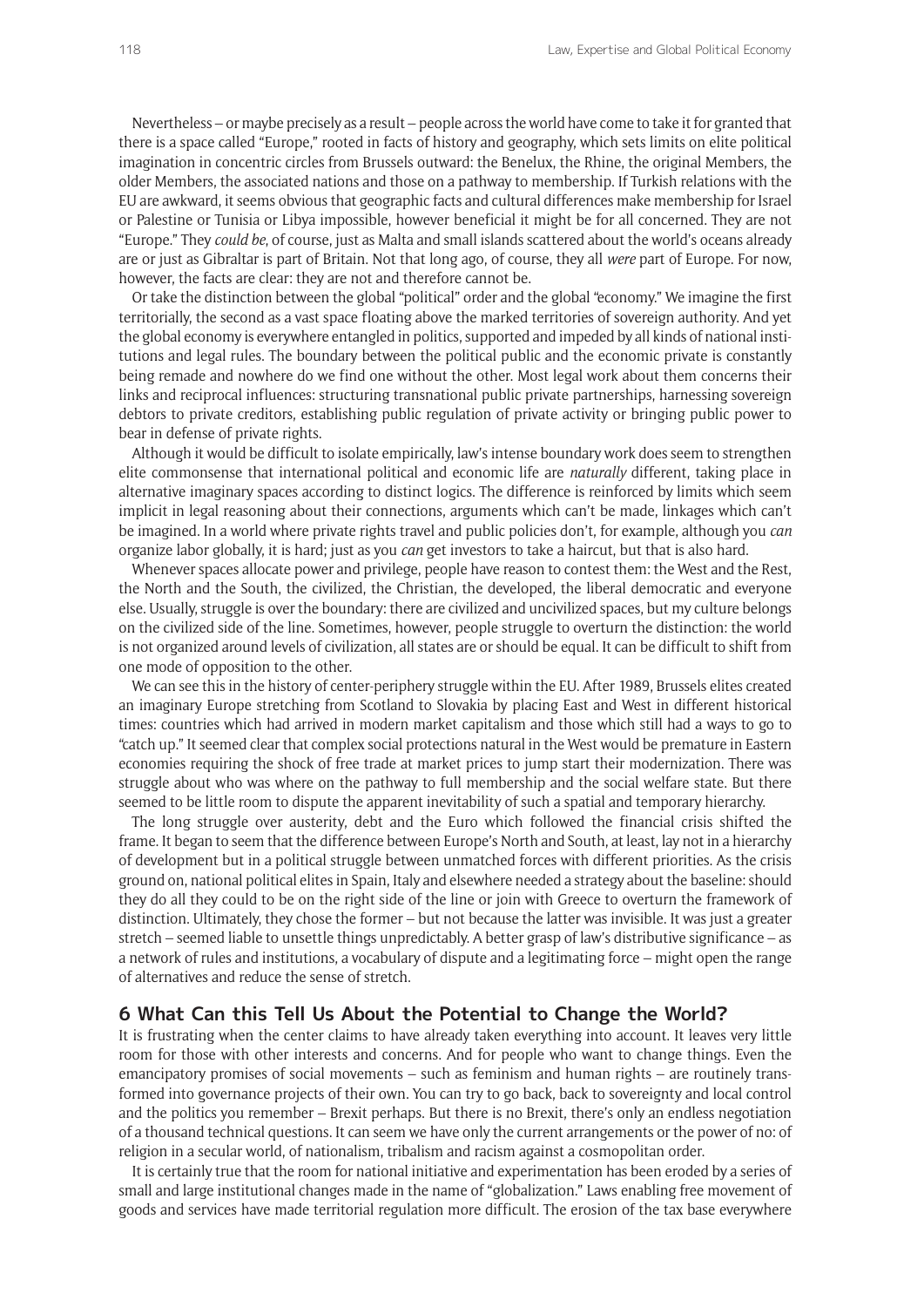has bound sovereigns in the service of global investors. These things were not inevitable. They were made – victories over alternatives. Wherever there was struggle, there were alternatives. Not just between the modest reformism of elite management and outsider agitation, but alternative voices and perspectives and possible arrangements *within* what came to feel like an unchangeable order. One of the tragedies of our contemporary situation is a collective amnesia about the very real alternatives lying all around us – an entire history of heterodox analyses, proposals and real-life experiences. Where money, credit, labor and capital, political power and right have been legally constructed, there was a moment when they could have been put together differently. Had they been, the legal boundaries between economics and politics or between those private and public actors might be otherwise. And then *that* might seem normal, commonsensical – factual.

Today, the gulf between a global economy and a national politics seems an unbridgeable chasm: a difference in scale disempowering politics and leaving global economic affairs unmoored from prudential safeguards. It doesn't have to be that way – we *know* how to link economic life to territory and community – just as we know how to distribute opportunities for political choice across institutions beyond the national capital and the professionals we call "politicians." It has been done before. To get there, we would need to reorient expert work from managing the separation to arranging their connection.

It is not that we lack the ability to rearrange distribution when we want to. Consider the fashionable notion that every country should become Silicon Valley. I've heard this all over the place – in Russia, Kazakhstan, in Doha, Mexico and China. In each case, the tools people intend to use are legal and administrative changes reallocating opportunities to garner rent in the name of social transformation: adjusting rules on credit, education policy, immigration, intellectual property, local autonomy, export and import licensing; turning the levers of state power to allocate gains to those who would innovate as they had once been turned to those who would industrialize. By changing the rules, the good guys – investors, innovators, entrepreneurs, national champions – would be strengthened and the society transformed.

We might learn to approach the global order with a similar sense for its plasticity. The machinery to link the dispossessed productively to companies and nations which benefit from global markets, mobilities and technologies is not mysterious. Those who have ensured their disconnection know how it could have been done. Just as we could disperse sites for political engagement and link economic actors to communities, we could reshuffle legal arrangements to mitigate dualist dynamics. Think of local content, employment, technology transfer, or investment requirements that link firms benefiting from privileged market access or free trade zones to their periphery. Or corporate mandates that prioritize links with communities or unions alongside shareholders, lending requirements targeting credit to peripheral actors, zoning practices linking an office tower downtown with the establishment of a shipping facility in the ghetto and so on. Corporations could be discouraged from offloading workers on national states for tax and transfer welfare and encouraged or required to find something these workers might productively do. Capital flight could be restrained, capital investment in developing regions required. Go-slow provisions could prevent the rapid inand outflows of speculative capital in thin peripheral markets. By tracing the impact of legal arrangements on political and economic trajectories, we might illuminate alternative directions for the routine work of managing the "system," adjusting the entitlements and expectations that link people in relationships of relative privilege and vulnerability.

Rearranging things will not be easy. We will need to be savvy and strategic. People will resist. Rearranging the world will require *struggle:* struggle on the terrain where inequality is established and maintained. This is not a matter of outsider populism or detached academic reflection. It is a matter, in Max Weber's words, of strong slow drilling through hard boards in the institutional arrangements and vocabularies of modern expert rule. I propose we get started.

# **Competing Interests**

The author has no competing interests to declare.